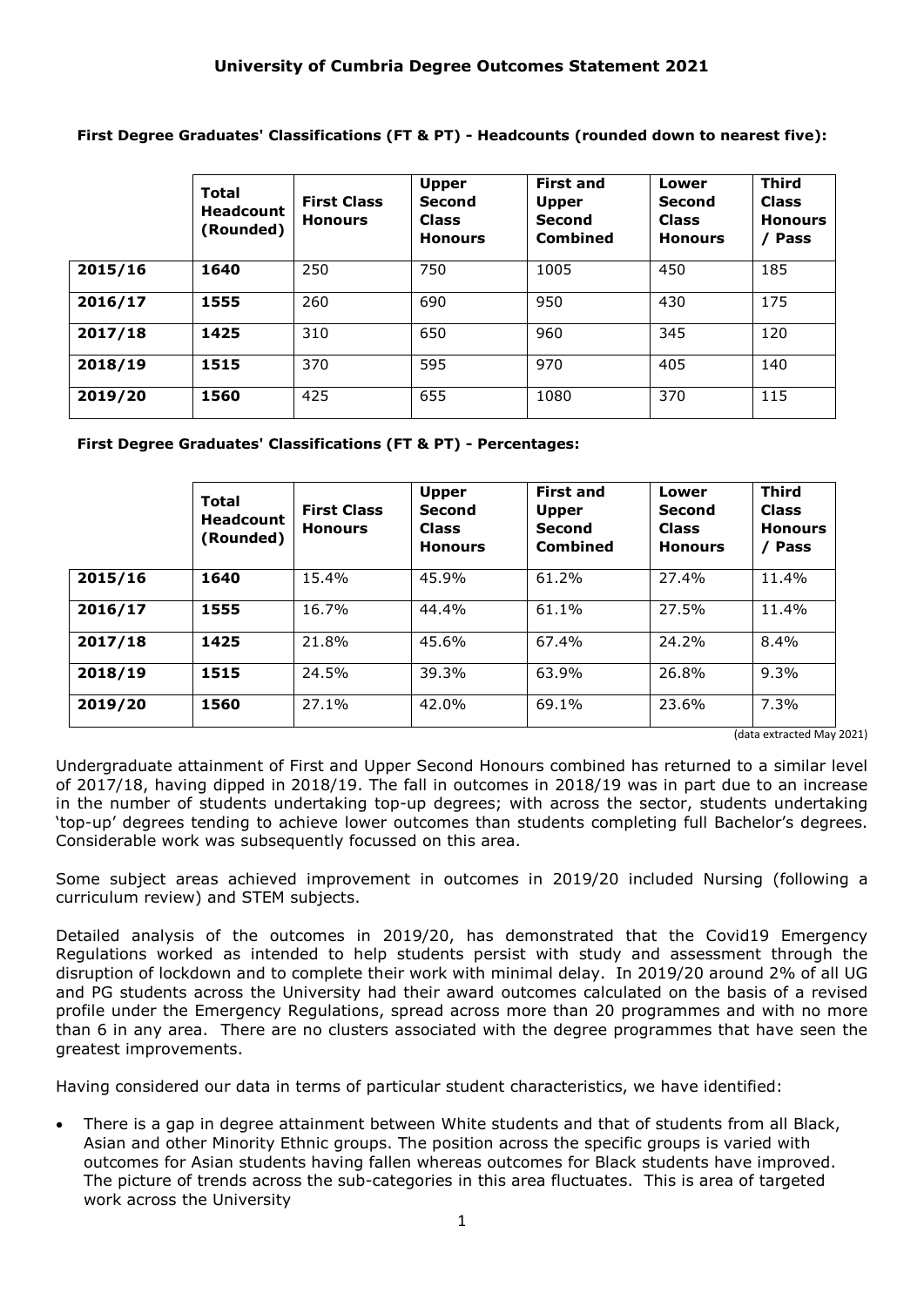- The performance of mature students has improved slightly on the previously year
- There has been an improvement in the attainment of First and Upper Second class degrees for students from Low Participation Neighbourhoods, with outcomes now equivalent to the average across the whole student population
- The gap in degree outcomes between students from backgrounds of socioeconomic disadvantage has improved
- Students with a known disability now achieve above the student population as a whole
- In line with the sector, students studying top-up degree programmes tend not to achieve to the same level as students undertaking 3-year Bachelor's degrees but there has been an improvement with 'good' outcomes in these programmes

The University is committed to removing barriers to attainment and to providing opportunities and support to all its students. The University's Access and Participation Plan sets out the range of positive steps it is taking to close attainment gaps for students with particular characteristics.

## **2. Assessment and marking practices**

The University of Cumbria assures itself that assessment criteria meet sector reference points through the following key mechanisms:

- The design, development and approval of degree programmes with alignment to the Framework for Higher Education Qualifications (FHEQ), national credit frameworks and subject benchmark statements;
- The application of the University's Academic Regulations, Procedures and Processes which align to the FHEQ;
- The requirement for external engagement in programme approval processes, through the use of External Advisors and External Team members appointed from other institutions across the UK;
- Recruitment and induction of suitably qualified staff to deliver degree programmes and the ongoing professional development of these staff (including an institutional commitment to Fellowship, through Advance HE's UK Professional Standards Framework);
- The use of internal moderation processes (and double marking for dissertations of 40 credits and above);
- The use of External Examiners from other institutions who moderate assessment for the University's programmes, attend assessment boards and provide annual reports which provide assurance of, and commentary on, academic standards;
- The consideration through formal committees of annual reports on a range of key processes including student appeals, student complaints and academic malpractice.

## **3. Academic governance**

Effective academic governance is essential in protecting the value of the University's qualifications over time. Academic Board, the most senior deliberative committee within the University, has responsibilities including academic standards, the validation and review of courses, policies and procedures for assessment and the content of the curriculum. Academic Board discharges these responsibilities through a range of sub-committees. Annual items considered through sub-committees include reports on External Examiner Reports, validation and student casework. Such reports cover all of the University's provision including that delivered through collaborative partners.

The University's Assessment Boards are responsible for ensuring that moderation processes have taken place and this, alongside formal reporting from External Examiners, provides assurance of marking standards wherever the University's programmes are delivered.

Academic Board reports to Academic Governance Committee, a sub-committee of the governing body; University Board. Academic Governance Committee (AGC) is responsible for providing assurance to University Board that the academic-related registration conditions of the Office for Students, including those relating to quality and standards, continue to be met. AGC provides an Annual Report to University Board on this basis. Members of AGC and University Board have significant higher education leadership experience, ensuring that there is appropriate challenge of the University's outcomes and performance in relation to quality and standards.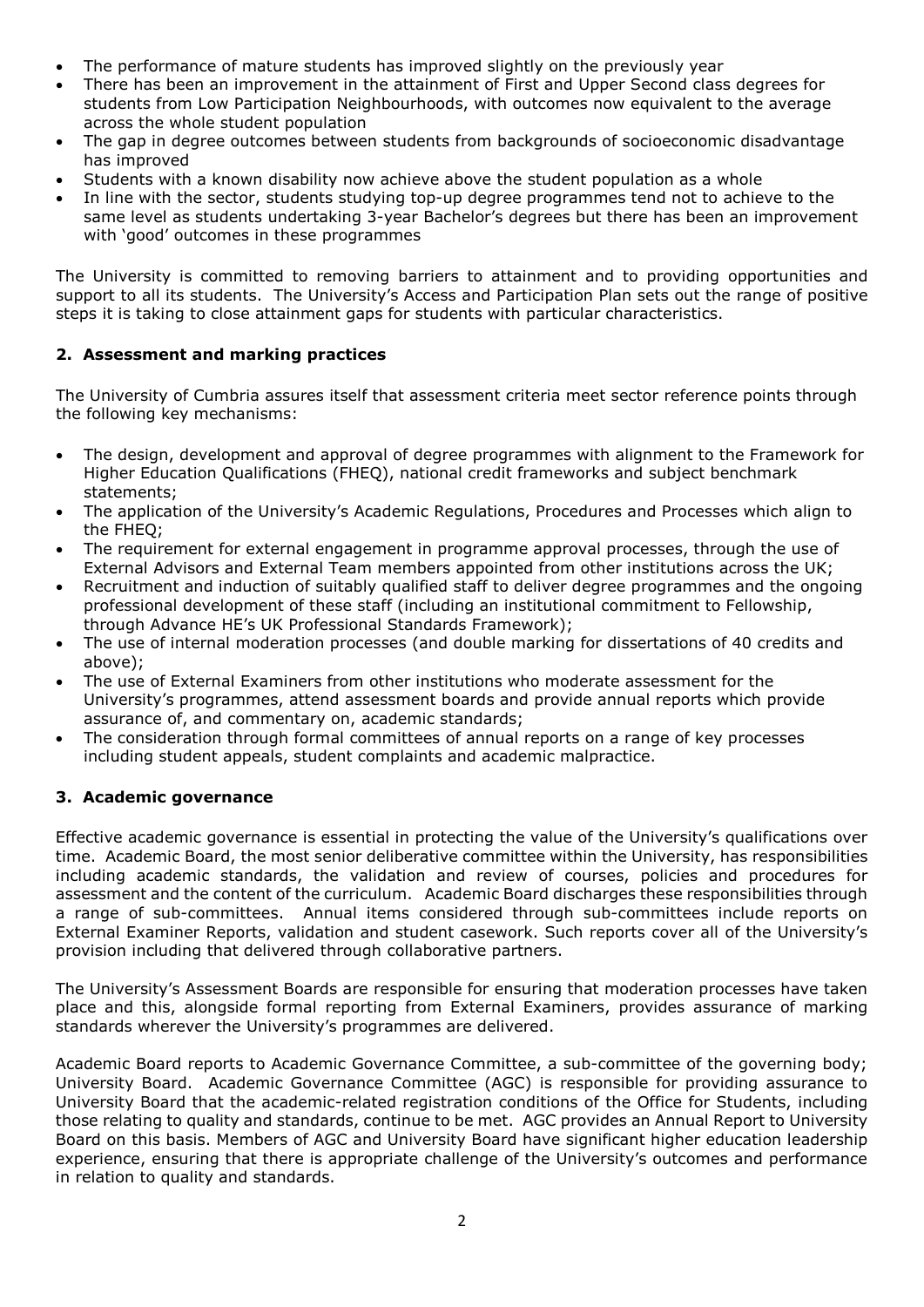This Degree Outcomes Statement has been considered and endorsed by Academic Governance Committee and University Board.

## **4. Classification algorithms**

The University of Cumbria operates a single algorithm to calculate Honours Degree classifications as set out in the Academic Regulations. Module marks using percentages are used for award classification purposes with degree classification being based on the mean percentage mark. The pass mark for undergraduate modules is 40%.

Bachelor degrees are calculating using a weighted mean of 30% at (Level 5 – Year 2) and 70% at Level 6 – Year 3). In the case of top-up degrees where all the modules are at Level 6, the classification is based on the mean mark of the marks for all modules undertaken.

Percentage marks are ascribed to Bachelor degree classifications as follows:

| <b>Type of Classification</b> | <b>Lower final mark</b> | <b>Upper final mark</b> |  |
|-------------------------------|-------------------------|-------------------------|--|
|                               | threshold               | threshold               |  |
| First Class                   | 69.50%                  | 100%                    |  |
| <b>Upper Second Class</b>     | 59.50%                  | 69.49%                  |  |
| Lower Second Class            | 49.50%                  | 59.49%                  |  |
| Third Class                   | 39.50%                  | 49.49%                  |  |
| Fail                          | $0\%$                   | 39.49%                  |  |

Where the mean percentage mark is within 2% of the next higher classification band and at least 100 credits (or in the case of top up degrees 40 credits) are in the higher classification, the student will be awarded the higher classification. Pass/Fail modules are removed from the degree calculation.

Undergraduate students are allowed a reassessment for any module that they fail on the first attempt. Marks for the reassessment are capped at the pass mark. Students can exceptionally be allowed an uncapped reassessment in cases where extenuating circumstances have been submitted and approved. If students fail on reassessment, they have the opportunity to re-register to retake the module in its entirety, repeating the assessment and having another reassessment opportunity during the retake.

The University operates a system of compensation meaning that marginal failure in a module (a mark of between 35% and 39%) can be 'compensated', in that a pass is awarded for the module but the actual mark stands. Compensation can be applied in up to 40 credits of modules at Level 4, up to 20 credits at Level 5 and up to 20 credits at Level 6. The exception to this is modules which have been validated as 'core' meaning that compensation is not allowed; this normally applies to programmes governed by Professional, Statutory and Regulatory Body (PSRB) regulations.

The last permanent change to degree classifications was made for the academic year 2010/11 when the degree classification weighting between Levels 5 and 6 was changed from 40/60 to 30/70, it being felt that a greater weighting for Level 6 better reflected the level of achievement of students by the end of their degree. In academic years 2019/20 and 2020/21 the University approved Emergency and Additional Regulations in response to the Covid19 pandemic and in recognition of the impact on students and their learning. The degree calculation provisions of the Emergency and Additional Regulations will continue to apply to a small number of continuing students in 2021/22 and beyond, applying to any students who were studying modules counting towards degree classification during the period of March-August 2020.

Students are directed to the University's Academic Regulations including degree classification algorithms through admissions and enrolment processes and the provision of Programme Handbooks and Module Guides. The Academic Regulations are available [here.](https://www.cumbria.ac.uk/about/organisation/professional-services/academic-quality-and-development/academic-regulations/)

## **5. Teaching practices and learning resources**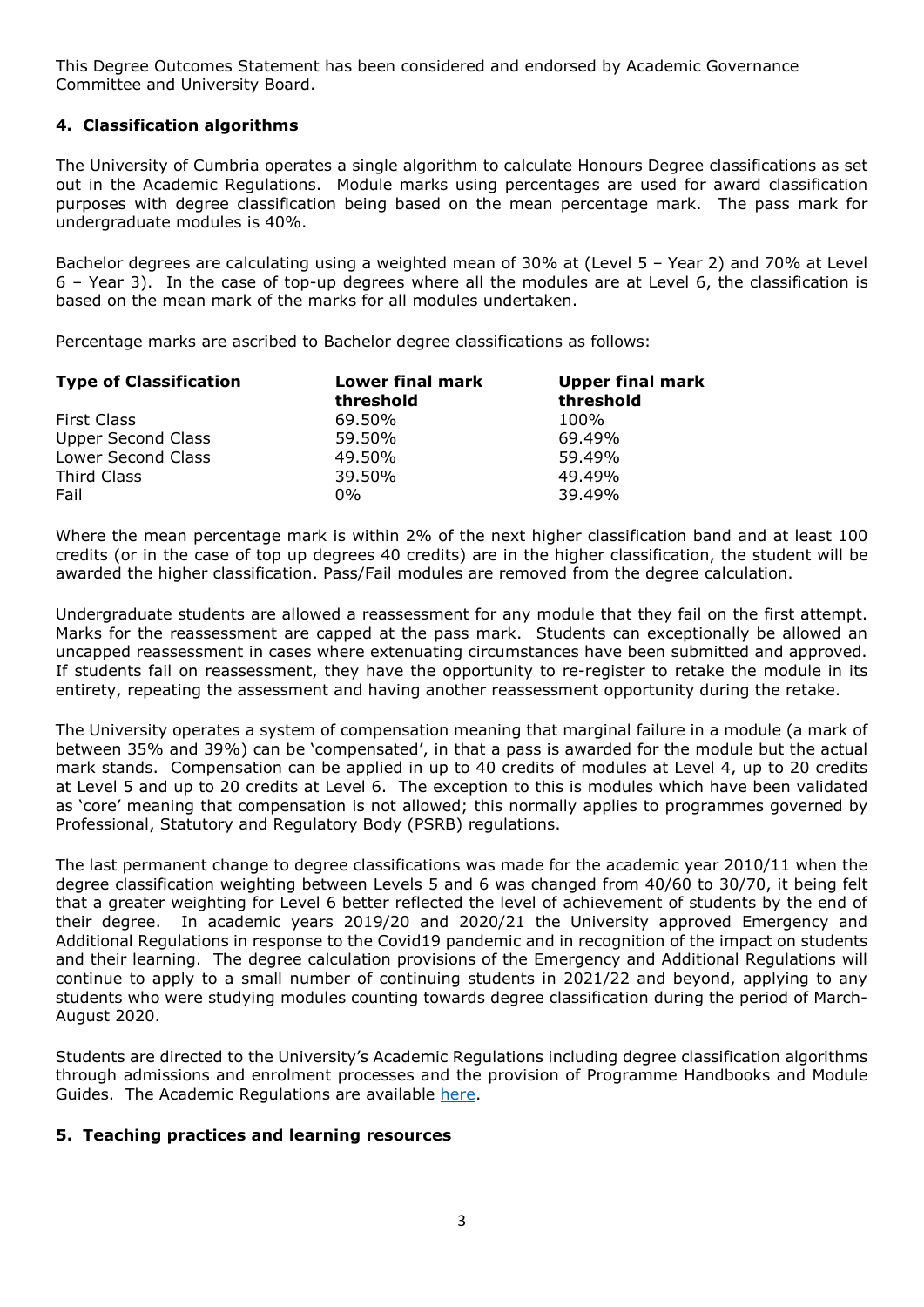The University is committed to continual improvement of teaching and learning practice and has a detailed Action Plan aligned to the University's Learning Teaching and Assessment Strategy 2017-22. Key enhancements to benefit teaching practices and learning resources in recent years include:

- Employing good Curriculum Design and LTA practices to remove barriers to success for diverse student groups
- Implementation and embedding of the University's Curriculum Design Framework
- The development of new high quality teaching and learning spaces designed to support formal, informal and social learning
- $\triangleright$  Significant investment in online library and learning resources to support the delivery of a high quality learning and teaching experience whether students are studying on campus, on blended or on distance/online learning programmes
- $\triangleright$  Close working with our partners to support students who study on validated and franchised programmes at our partner colleges, curating access to high quality open access library resources
- $\triangleright$  A focus on assessment literacy with a range of projects including the rollout of assessment rubrics designed to help students better understand assessment criteria, to provide transparency in how marks are allocated for work and to improve the quality of feedback on assessment

# **6. Identifying good practice and actions**

External Examiners have, in recent years, commended:

- The dedication, experience and commitment of the University's teaching staff
- Varied and innovative assessment strategies
- Excellent examples of contextual and real-life focus on assessments to support future employment
- Constructive and supportive feedback on assessment to students
- Positive relationships between the University and its partners
- The Emergency Regulations (implemented as a result of the Covid-19 pandemic) which were seen as being proportionate, supportive and in line with sector best practice
- Good evidence of internal moderation and cross-site parity

The University has focussed on a number of key actions during 2020/21, including:

- Ensuring that Personal Tutoring was operating comprehensively and effectively to offer students consistent and interactive academic contact (particularly in the context of the blended learning mode necessitated during the Covid19 period)
- A focus on the monitoring of student engagement in their learning through the Student Engagement Dashboard and other online tools
- Investment in considerable staff development to support the delivery of high quality learning and teaching practice, whether on campus, blended or online
- The development of extensive resources for students to use in online learning, teaching and assessment
- A continued focus through the University's Student Performance Group to source, interrogate and learn from a rich range of internal and external data to understand factors influencing and impacting on student outcomes, including degree outcomes

## **7. Challenges and areas for development**

The University of Cumbria is committed to making Higher Education accessible to learners from a variety of backgrounds and to meeting the workforce needs of the regions of Cumbria and North Lancashire. We are a multi-site University with campuses in Carlisle, Lancaster, Ambleside and further sites in West Cumbria and London. We have a diverse portfolio with many professionally accredited programmes, including increasing numbers of apprentices studying for a University of Cumbria degree. We believe that every one of our students has the potential to achieve and are committed to providing students with the high quality teaching, learning opportunities and student support that will support their success both at University and beyond.

We have, within our Learning, Teaching and Assessment Action Plan, Student Success Strategy and Access and Participation Plan, identified a range of actions to improve the student experience, to address gaps in attainment and to support student success. The University's Access and Participation Plans take